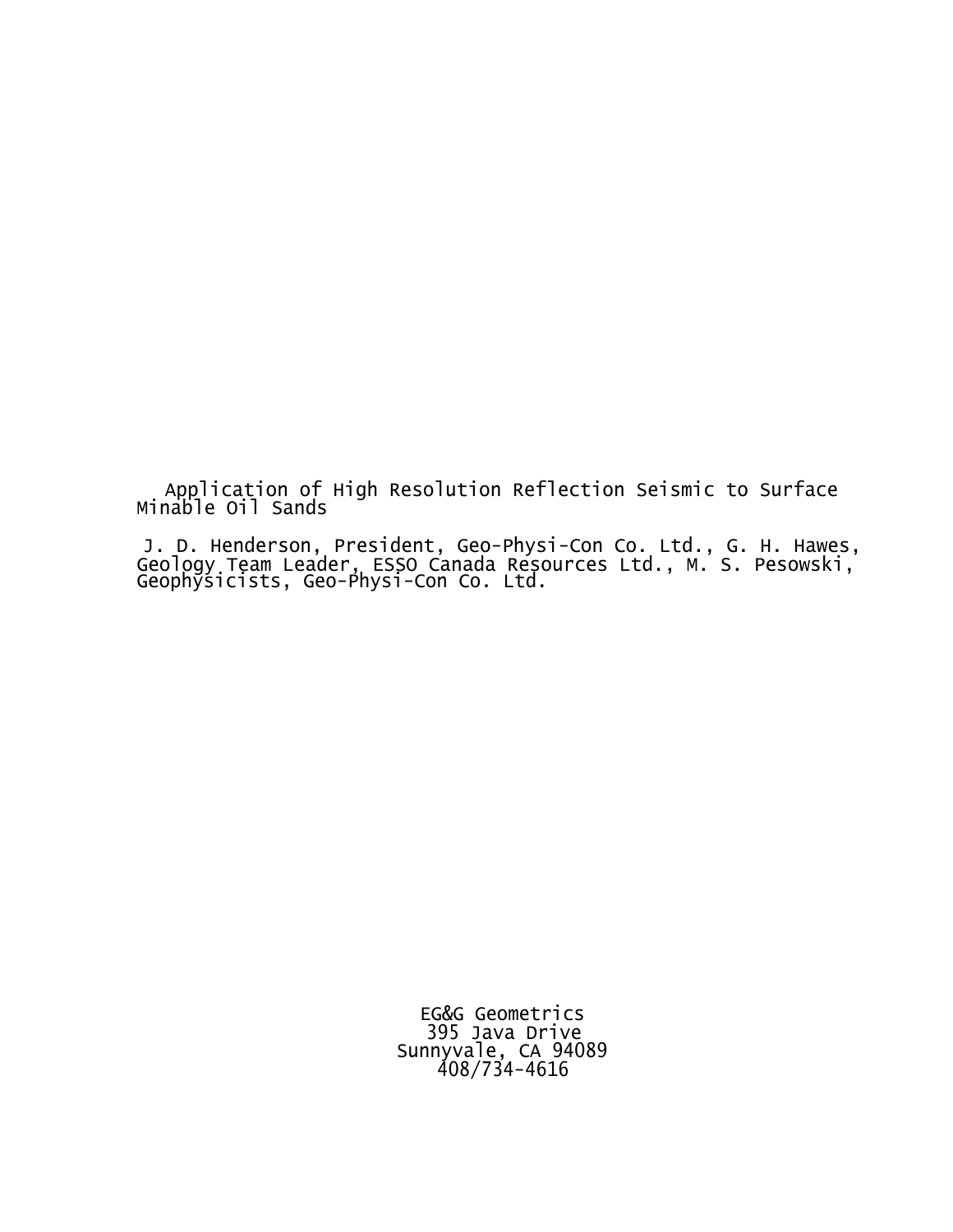# APPLICATION OF HIGH RESOLUTION REFLECTION SEISMIC TO SURFACE MINEABLE OIL SANDS

J.D. Henderson, President, Geo-Physi-Con Co. Ltd. (403) 253-7621

G.H. Hawes, Geology Team Leader, OSLO Project Esso Canada Resources Limited (403) 232-4315

M.S. Pesowski, Geophysicist, Geo-Physi-Con Co. Ltd. (403) 253-7621

## ABSTRACT

During the last decade, a number of geophysical methods have been successfully used to aid in the exploration and development of surface mineable oil sands (Rozenberg et. al., 1985). It is only more recently that high resolution reflection seismic methods have been applied.

This paper presents typical results from a high resolution seismic survey which was included as part of the mine and tailings siting studies during the 1989 winter program for the OSLO Project. The objectives of the reflection seismic survey were:

- i) definition of deep Pleistocene channels
- ii) definition of basal zone stratigraphy
- iii) definition of the Devonian surface
- iv) definition of Devonian stratigraphy
- $v$ ) definition of structures within the Cretaceous and Devonian

The results of the reflection seismic survey show that the method was able to meet the survey objectives. The application of high resolution reflection seismic when used in conjunction with electrical methods provides a cost effective method of targeting drill hole locations and interpolating subsurface conditions between drill holes.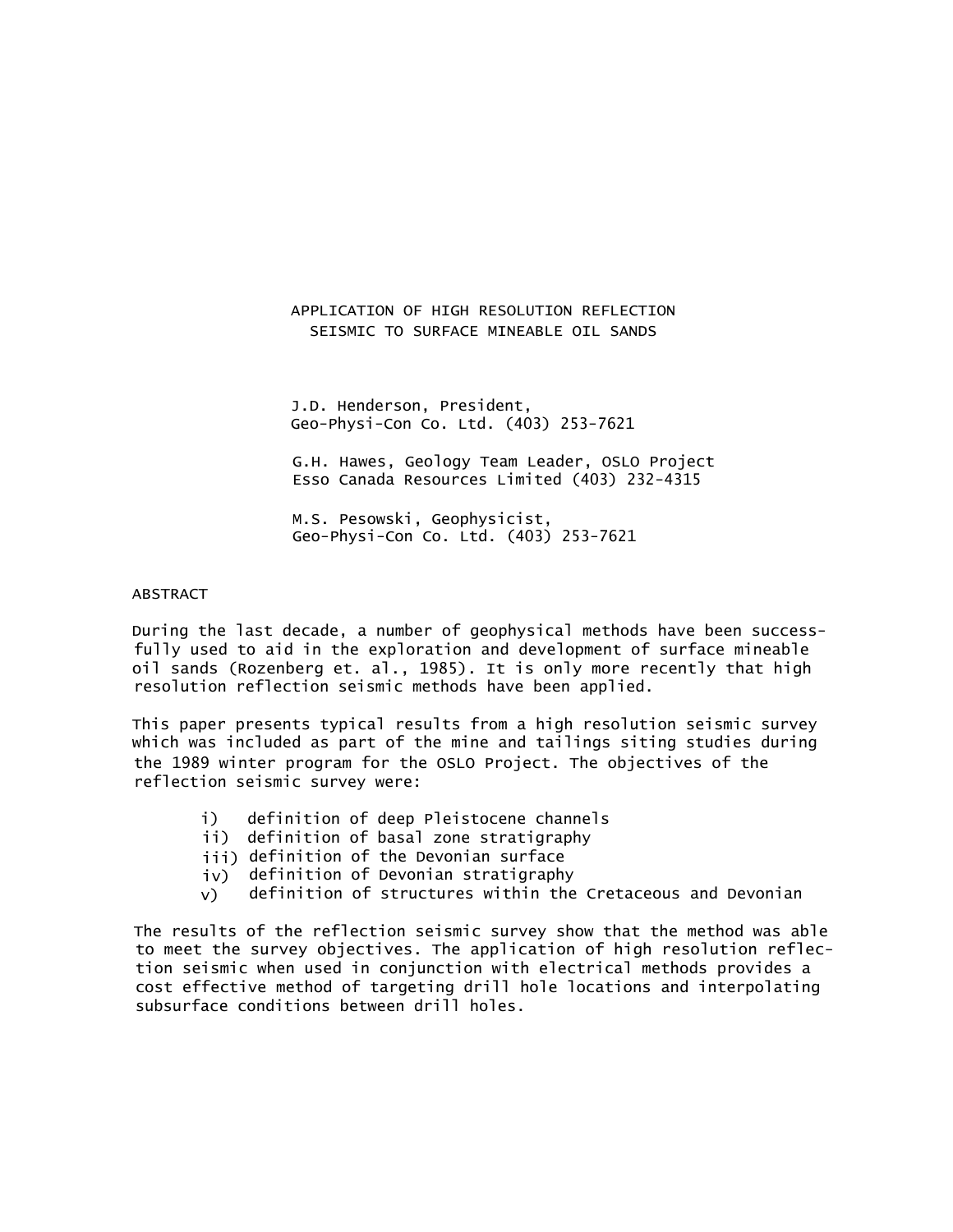#### **INTRODUCTION**

**The purpose of the paper is to present a case history of how high resolution reflection seismic and electrical geophysical methods were successfully used as an aid in the exploration and definition of geological features in and around the OSLO oil sand mining project. The techniques employed provide a cost effective method of targeting core hole locations and interpolating subsurface geology between drill holes at considerable savings to the owner.**

**The OSLO oil sand project is located about 40 miles north of Fort McMurray, Alberta in and around Township 95 of Range 8 West of the 4th. (see Figure 1). Mine and plant facilities, while not finalized, might be located as illustrated in Figure 2.**

**BACKGROUND GEOLOGY Regional Geological Setting**

**The Devonian Waterways Formation developed in a relatively shallow warm water marine environment. The sediments are composed of both skeletal and micritic carbonates and light greenish/grey calcareous clay. A major Devonian low trends northwards through Township 95, Range 8. Salt removal from the underlying Middle Devonian Elk Point Group and subsequent collapse of the overlying Beaverhill Lake Group is believed to have played a major role in controlling the initial geometry of the drainage basins developed on the Paleozoic erosional surface. Normal faults possibly extending into the Pre-Cambrian basement complex, which may have been active as late as lower McMurray time, are also thought to have played a role in the development of these early drainage basins.**

**A regional airphoto interpretation suggests that most structural lineaments trend north-south and northwest-southeast. These sets are parallel to some field-measured joint sets in the McMurray and Waterways Formations (Babcock & Sheldon, 1976).**

**The McMurray Formation represents the sediment infill of a paleo-drainage system which developed on the Devonian erosional surface. The quartzose sands of the McMurray Formation were derived from the Proterozoic Athabasca sandstone east of the study area.**

**Continental fluvial sands were deposited in the deepest parts of the basin (Devonian lows). On Lease 31, several of these sands are water saturated and over pressured. The coarse fluvial sands are often flanked and/or overlain by finer grained floodplain and overbank deposits which commonly onlap the Devonian highs. Onlapping of the continental deposits onto Devonian highs and an increase in the occurrence of muddy marsh deposits towards the top of the continental succession is indicative of a decrease in channel activity and an overall fining upwards trend. This suggests a stagnation of the basin ' s drainage system in response to an overall rise in sea level.**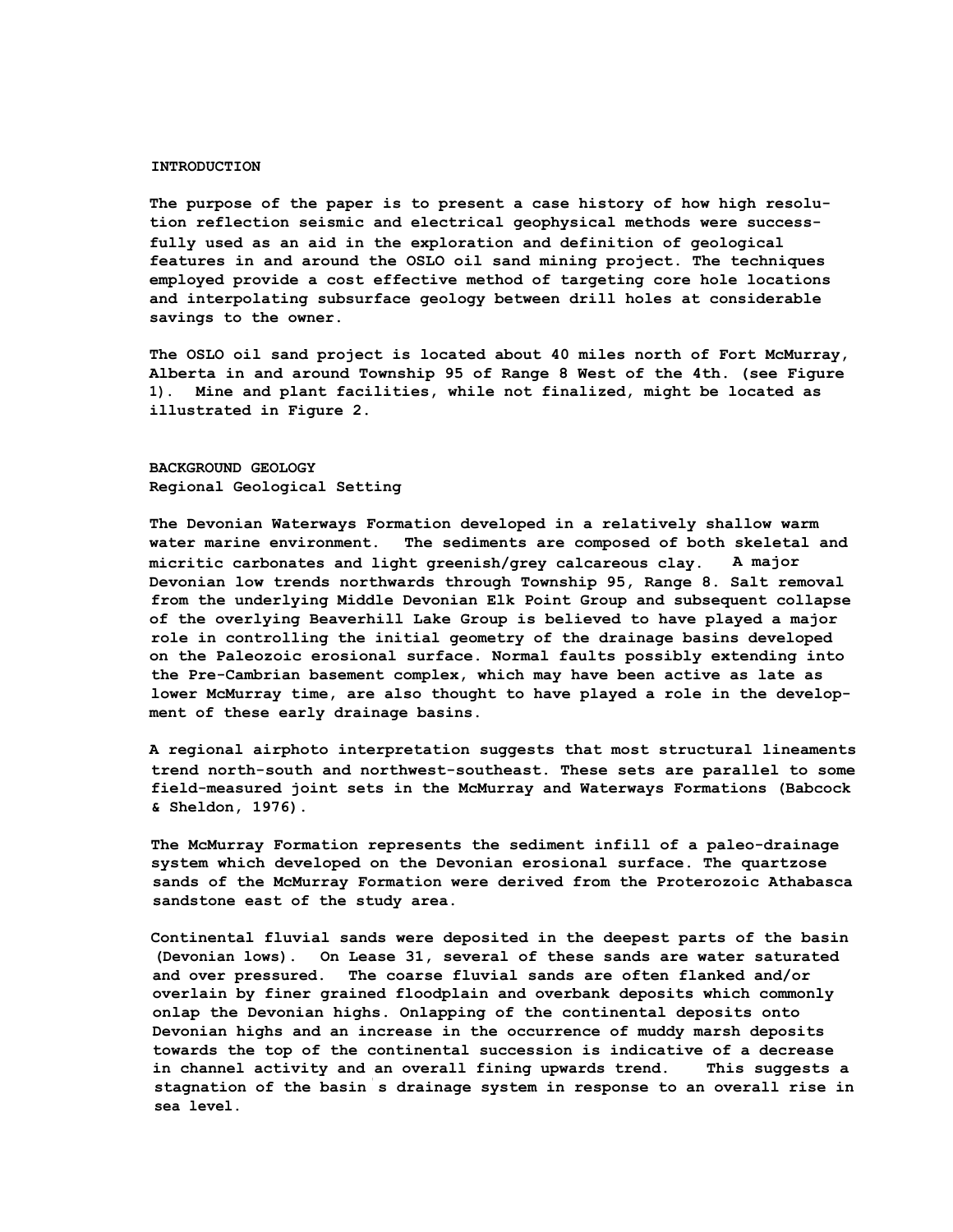

Figure <sup>1</sup> - Location Map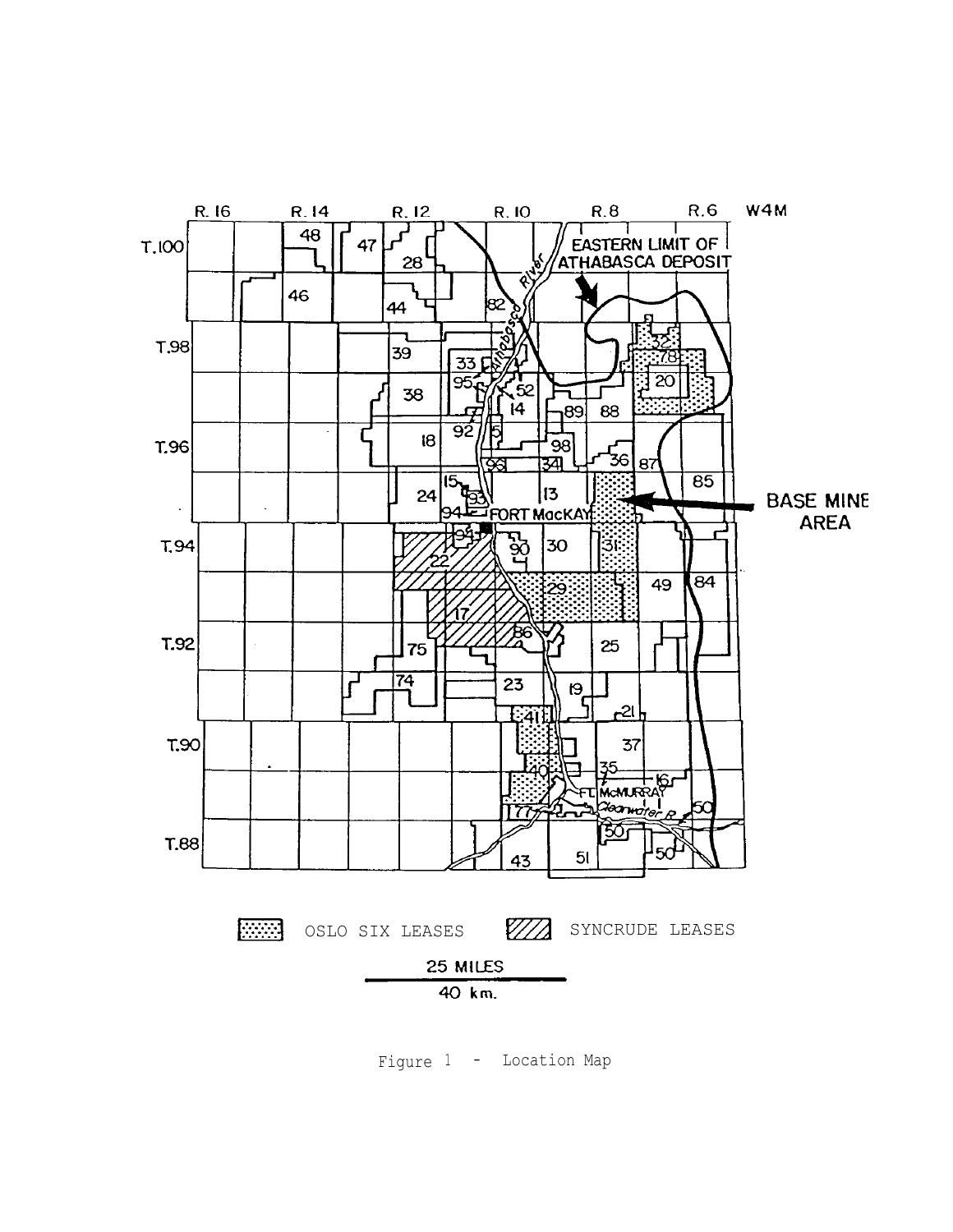

Figure 2 - Survey Line Location Map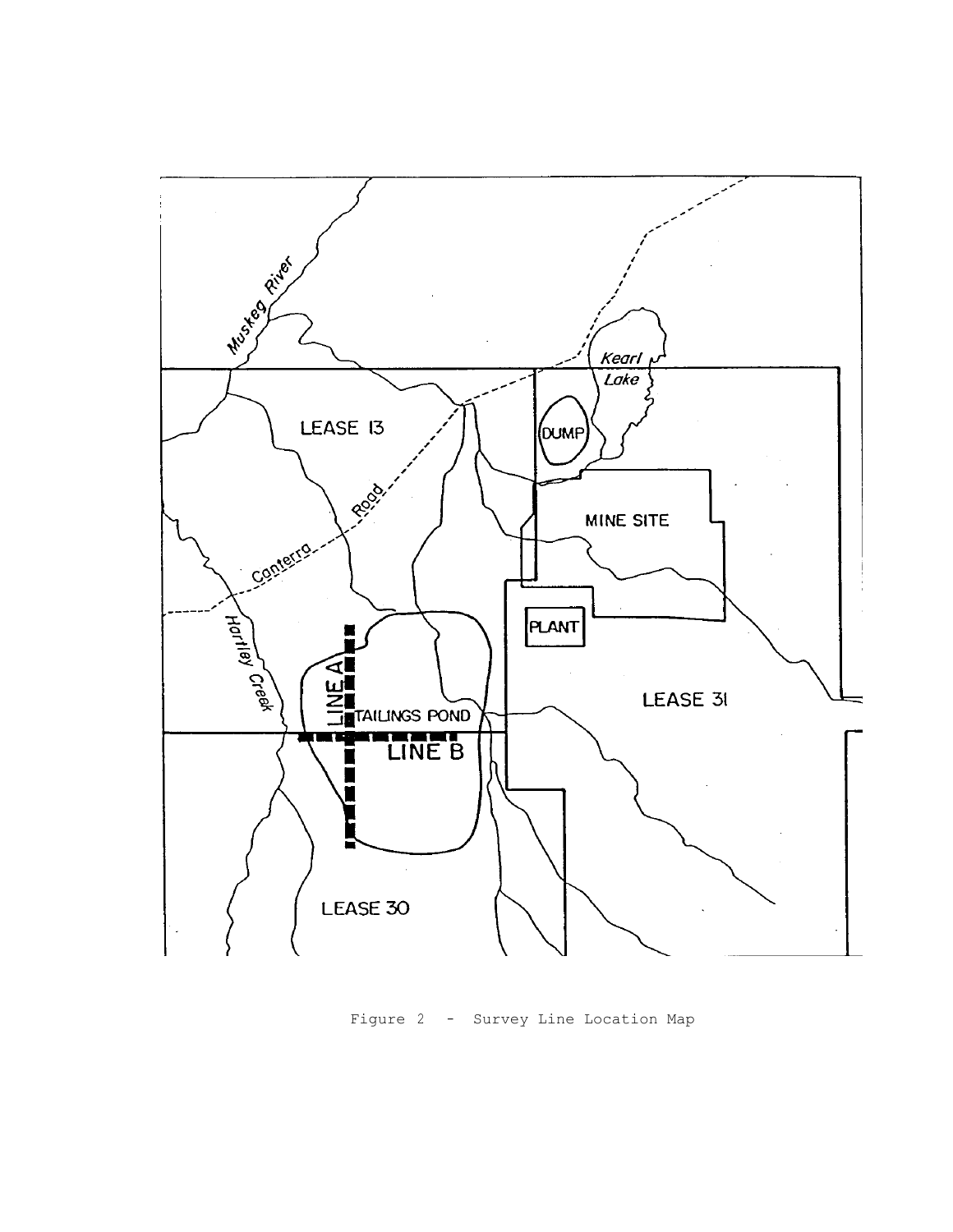**Later interplay of transgressive and minor regressive cycles by a boreal sea flooding from the north formed an estuary in the drainage basin. Fluvial or continental marsh sedimentation prevailed in the upper reaches of the partially drowned valleys, while estuarine processes influenced by tidal currents formed the bulk of the sediments deposited within the lower part of the estuary. Lateral migration of tidal channels into marsh, tidal flat and older tidal channel deposits, account for the dynamic juxtaposition of depositional environments and the complex stratigraphy exhibited in the middle McMurray member. Towards the end of McMurray time a strong transgressive pulse flooded the estuary and sedimentation became more coastal and open marine in nature.**

**The McMurray Formation in the proposed mine area can be divided into three main environmental megafacies which are, in ascending order, continental, peritidal and marine. These groups are portrayed in a regional setting on a schematic cross-section enclosed as Figure 3. Facies within these three key environmental groups have been identified on the basis of grain size, texture, and sedimentary structures as well as through lateral and vertical facies relationships. The facies types and their inherent characteristics have a direct bearing on the oil saturation, fines content, geometry and quality of the orebody.**

**A major transgression of a boreal sea during Early Cretaceous (Albian) time is marked by the basal Wabiskaw Member of the Clearwater Formation and terminates the McMurray sedimentation. Where preserved, the Clearwater consists of the Wabiskaw Member and previously undifferentiated Clearwater silty clays and clays. Commonly these clays are of the low density swelling type. Indurated siltstone and ironstone lithologies also occur within the Clearwater Formation.**

**Lying unconformably above the Cretaceous sediments is the Pleistocene glacial and glacio-fluvial geological units. In the study area the Pleistocene consists predominantly of tills, sourced mainly from the McMurray oil sand Formation, the Grand Rapids Formation, and a small percentage derived from the Clearwater Formation. A number of localized glacio-fluvial sands and gravels from meltwater channels and a glaciolacustrine silty clay unit are also present. All units are to some extent discontinuous or localized.**

**Pleistocene meltwater channels, although prominent as subsurface features, do not have any surficial expression and can be more accurately defined as buried valleys. Channel depths can exceed 60 metres and widths of one kilometre are not unusual. The paleo-valleys are typically filled with glacio-fluvial sands and gravels, and glacial tills. North-South trending valleys with intersecting tributaries occur within the study area.**

**Holocene and recent sediments consisting of water saturated organic "mineral" soil, muskeg,. peat, minor occurrences of Holocene lake bottom sediments, as well as fluvial and aeolian silts and sands complete the stratigraphic sequence.**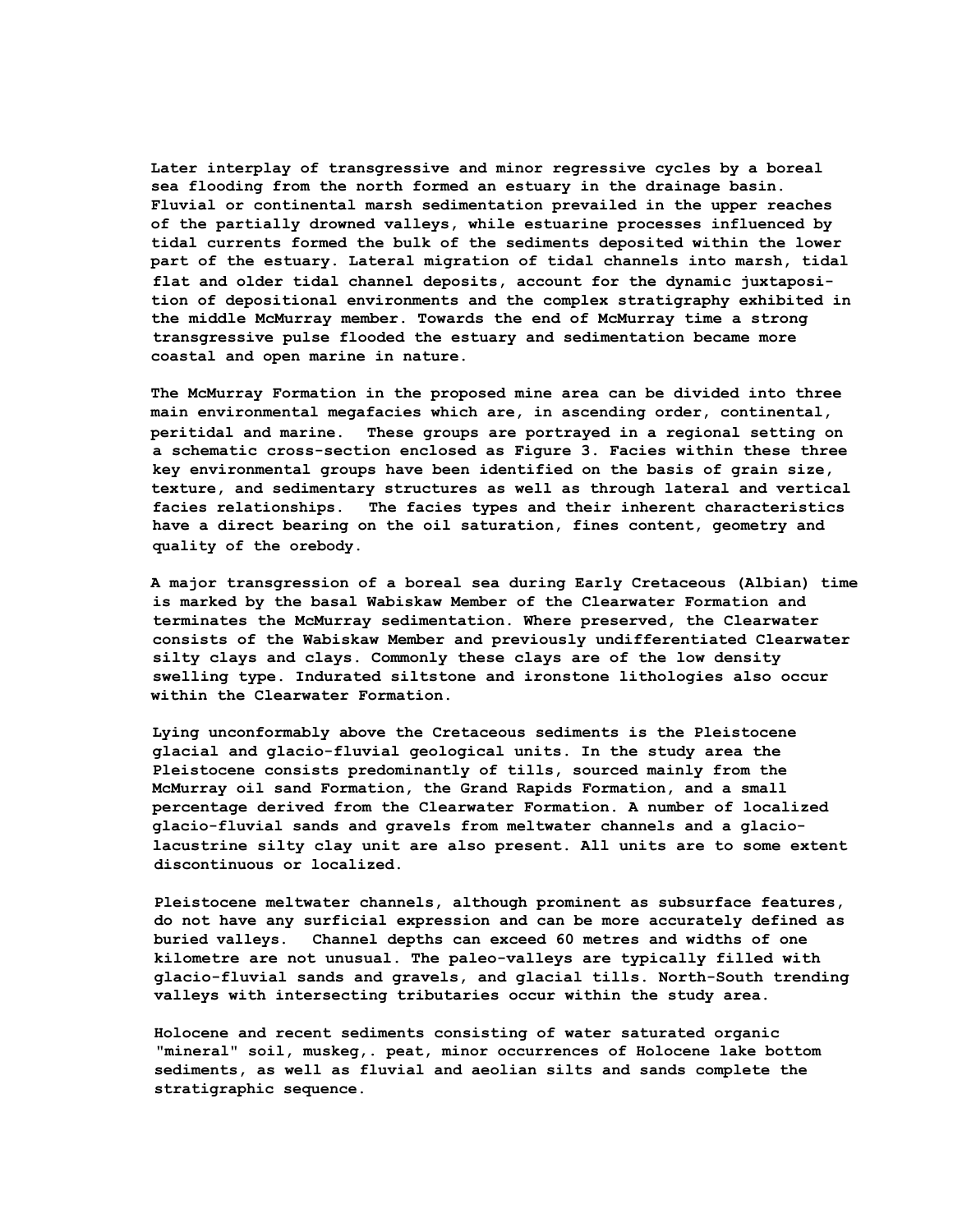

Figure 3 - Schematic Geologic Section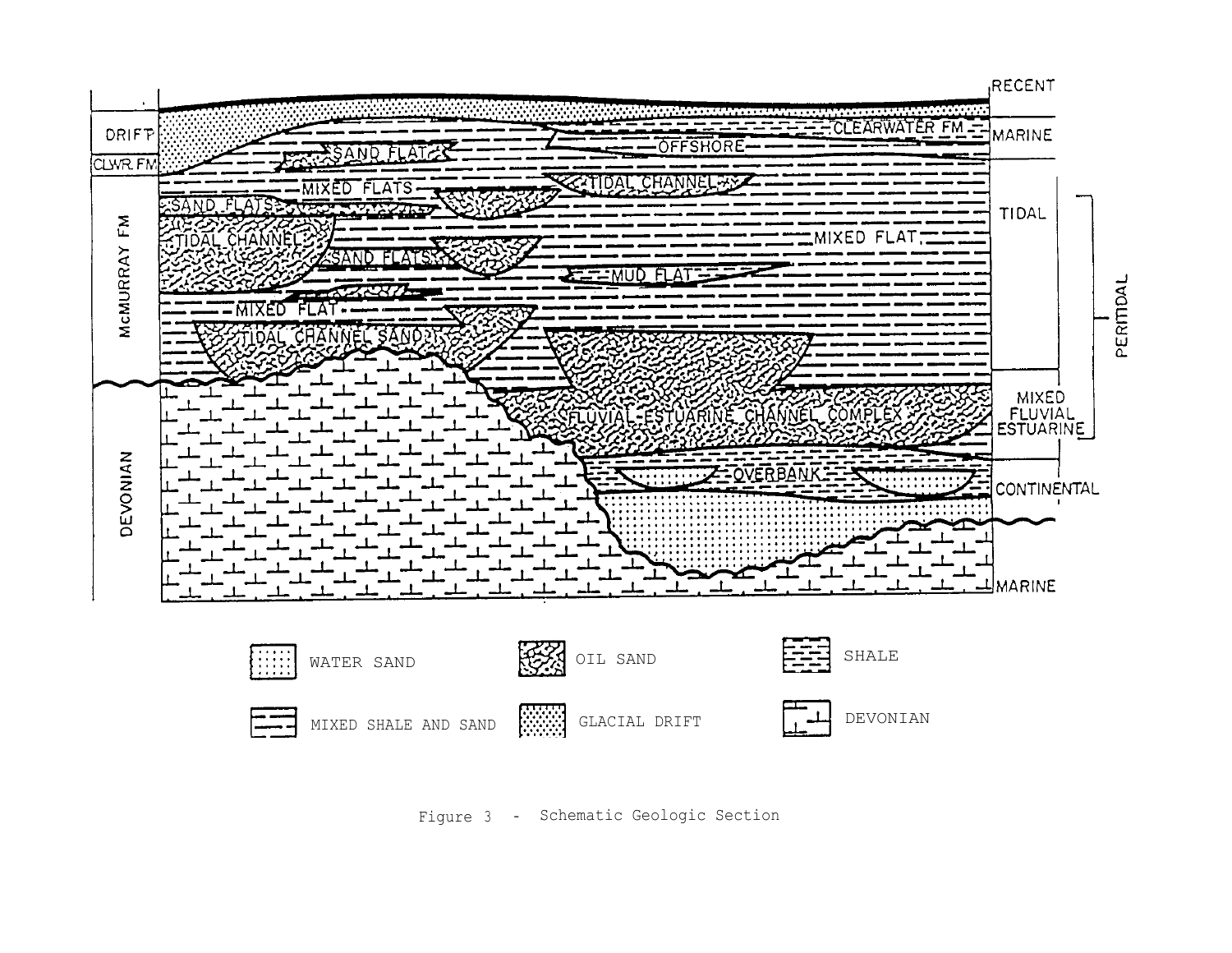### **THE PROBLEM**

**From an oil sands mining prospective, geologists must map features having the potential to affect mining activities, such as ore thickness and grade, steeply dipping structures, thickening of the overburden top waste units, etc. For example, in terms of the underlying Devonian stratigraphy, a mining operation may require information on the Methy Formation, the presence or absence of salts in the Elk Point Group (Prairie Evaporite), the presence or absence of faulting and, if present, its timing and extent, and Devonian paleotopography. In the McMurray Formation, thickness and depositional structures, oil sand quality and the top McMurray paleotopography are of particular interest.**

**Features in the overburden such as the presence or absence of Clearwater shales, buried Pleistocene valleys, lacustrine clays, glacio-fluvial sands and gravels, and muskeg thickness are also of considerable interest.**

**No one geological or geophysical method can successfully distinguish and cost effectively map all of the above information. As Explorationists, we know the old " tried and true " method of drilling holes on an ever closer spacing to obtain the level of confidence we need in our interpretation; but drilling costs are high in the north.**

**The cost for an average core hole, complete with access clearing, analyses, description and including the fixed costs, is approximately \$30,000 per hole. From a cost perspective, effective targeting of drill holes rather than high density drilling is a more desirable method. Also, as Explorationists we know that whatever method we choose, it must have adequate and constant verification with well designed drilling programs.**

#### **THE SOLUTION**

**Recent advances in technology have helped to control the upfront exploration and development data gathering costs. While geophysical methods have been present in the industry for some time, it is only in recent years that they have been applied to oil sands exploration and development. An important part of the successful application of geophysical techniques has been the integration of different geophysical techniques, as no one method will provide all of the answers required by the explorationist. By using a combination of high resolution reflection seismic and electrical geophysics to establish targets for core and auger drilling, most of the required information can be mapped and the results verified, thus maximizing the efficiency of the exploration budget.**

#### **DESCRIPTION OF GEOPHYSICAL METHODS**

**The use of ground based geophysical studies for surface mineable oil sand exploration has increased significantly over the last ten years. These studies have been characterized by the combined use of electrical and**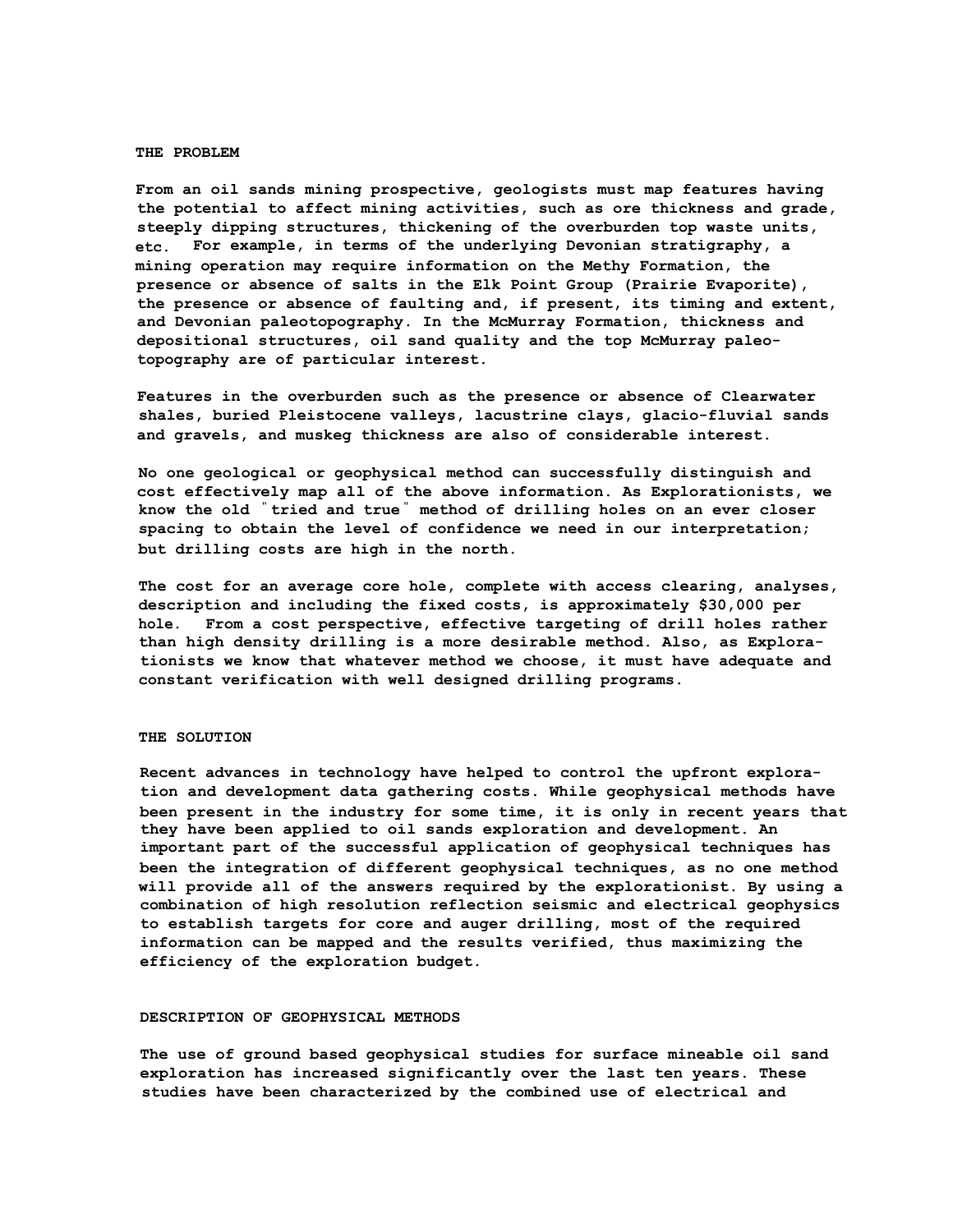**refraction seismic techniques to satisfy interrelated and often complex mapping objectives (Isherwood et al, 1987 and Rozenburg et al, 1985). Preliminary studies by Sartorelli et al, 1986 have indicated that high resolution reflection seismic techniques are useful for surface mineable oil sand exploration.**

**Since 1982, surface electrical and refraction seismic surveys have been carried out on the OSLO Leases. A program, utilizing recent advances in the acquisition and processing of high resolution reflection data, was carried out during the winter of 1989. Table 1 shows the geophysical techniques used to date, and the corresponding survey objectives for the geophysical program on the OSLO Leases.**

**TABLE 1**

| Fixed frequency electromagnetic<br>profiling | type and thickness of overburden<br>$ -$<br>depth to conductive Clearwater<br>۰.<br>Formation<br>- permafrost distribution          |
|----------------------------------------------|-------------------------------------------------------------------------------------------------------------------------------------|
| Transient electromagnetic<br>soundings       | presence of Clearwater Formation<br>top of resistive McMurray<br>Formation<br>- basal zone<br>anomalous features within<br>Devonian |
| Refraction seismic profiling                 | - depth to water table<br>depth to Devonian<br>۰.                                                                                   |
| Reflection seismic profiling                 | deep Pleistocene channels<br>basal zone stratigraphy<br>$ -$<br>depth to Devonian<br>Devonian stratigraphy<br>-                     |

### **DATA ACQUISITION**

**In the planning of the reflection seismic survey, careful consideration was given to the source and geophone attributes, the source-receiver geometry and the type of recording instrumentation to ensure optimum results. A one day test was carried out at the beginning of the program using a variety of Shot hole depths and charge sizes to determine the best source parameters: In addition, consideration was given to the shallow electrical data which provided information on type and thickness of Pleistocene sediments. Table 2 shows the acquisition parameters which were used to carry out the survey.**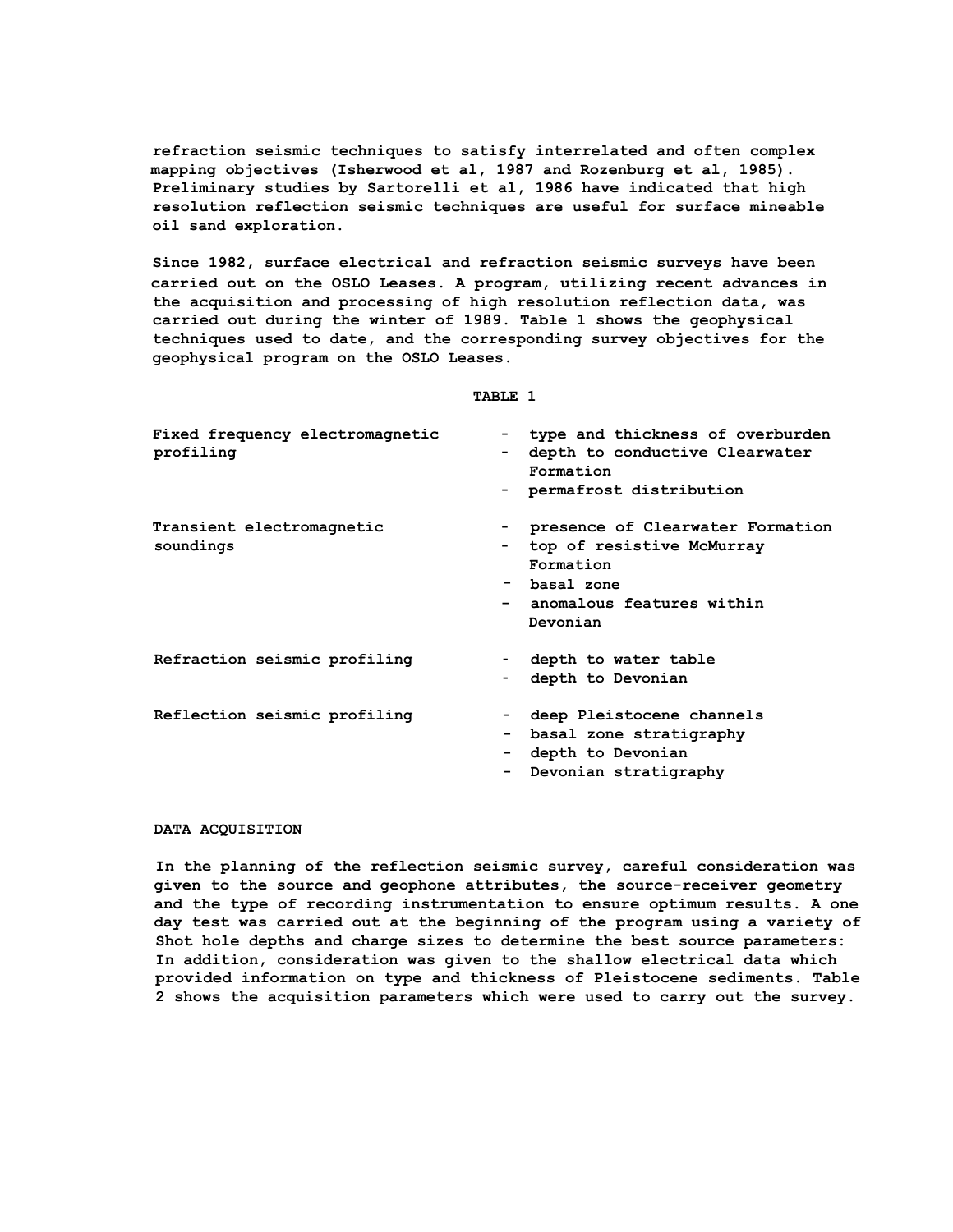#### **TABLE 2 - Data Acquisition Parameters**

| Instrumentation           | - Geometrics ES2420, 96 channel             |  |
|---------------------------|---------------------------------------------|--|
| Sample Rate               | - 0.25 millisecond                          |  |
| Record Length             | - 1.0 second (4000 samples per trace)       |  |
| Antialias Filter          | - 720 hertz                                 |  |
| Low Cut Filter            | - 20 hertz                                  |  |
| Notch Filter              | - out                                       |  |
| Format                    | - SEG-D                                     |  |
| Geophones                 | - OYO, 28 hertz                             |  |
| Geophone Array            | - No array, geophones clustered at stations |  |
| Geophone Station Interval | - 5 metres                                  |  |
| Array Geometry            | $-$ (240 metre $-$ 5 metre $-$ shot $-$     |  |
|                           | $5$ metre - 240 metre)                      |  |
| Shot Size                 | - primacord $@12.5$ or 25 gram              |  |
| explosive equivalent      |                                             |  |
| Shot Hole Depth           | - 5 or 8 metres                             |  |
| Shop Point Interval       | - 20 metres                                 |  |
| Fold Coverage             | $-12$                                       |  |

**All refraction seismic data were recorded with a Geometrics, 12 channel signal enhancement seismograph. Each spread consisted of 12 geophones placed at 50 metre intervals with overlapping end shots providing continuous ground coverage. One kilogram sticks of Forcite (40%) were used to generate energy at six shot locations along each spread.**

**Fixed frequency EM measurements were made using Geonics EM31 and EM34-3 conductivity meters. Six effective depths of exploration were probed by varying the mode of instrument operation, as shown below.**

| Instrument       |                        | <b>Effective Depth</b><br>Of Exploration | Station<br>Interval |
|------------------|------------------------|------------------------------------------|---------------------|
|                  |                        |                                          |                     |
| <b>EM31 (VG)</b> | - vertical loop mode   | 2.0 m                                    | 25 <sub>m</sub>     |
|                  | at ground level        |                                          |                     |
| <b>EM31 (HZ)</b> | - horizontal loop mode | 4.0 m                                    | 25 m                |
|                  | at hip level           |                                          |                     |
| <b>EM31 (HG)</b> | - horizontal loop mode | 5.0 <sub>m</sub>                         | 25 <sub>m</sub>     |
|                  | at ground level        |                                          |                     |
| EM34 (20V)       | - vertical loop mode   | 11.5 m                                   | 50 m                |
|                  | 20 m loop separation   |                                          |                     |
| EM34 (40V)       | - vertical loop mode   | 23.0 m                                   | 50 m                |
|                  | 40 m loop separation   |                                          |                     |
| EM34 (40H)       | - horizontal loop mode | 50.0 m                                   | 50 m                |
|                  | 40 m loop separation   |                                          |                     |

**Transient electromagnetic soundings, using the Geonics EM37 system, were conducted at intervals of 200 metres along the survey lines. A transmitter loop size of 60 x 60 metres was utilized to meet the exploration depth objective of about 150 metres.**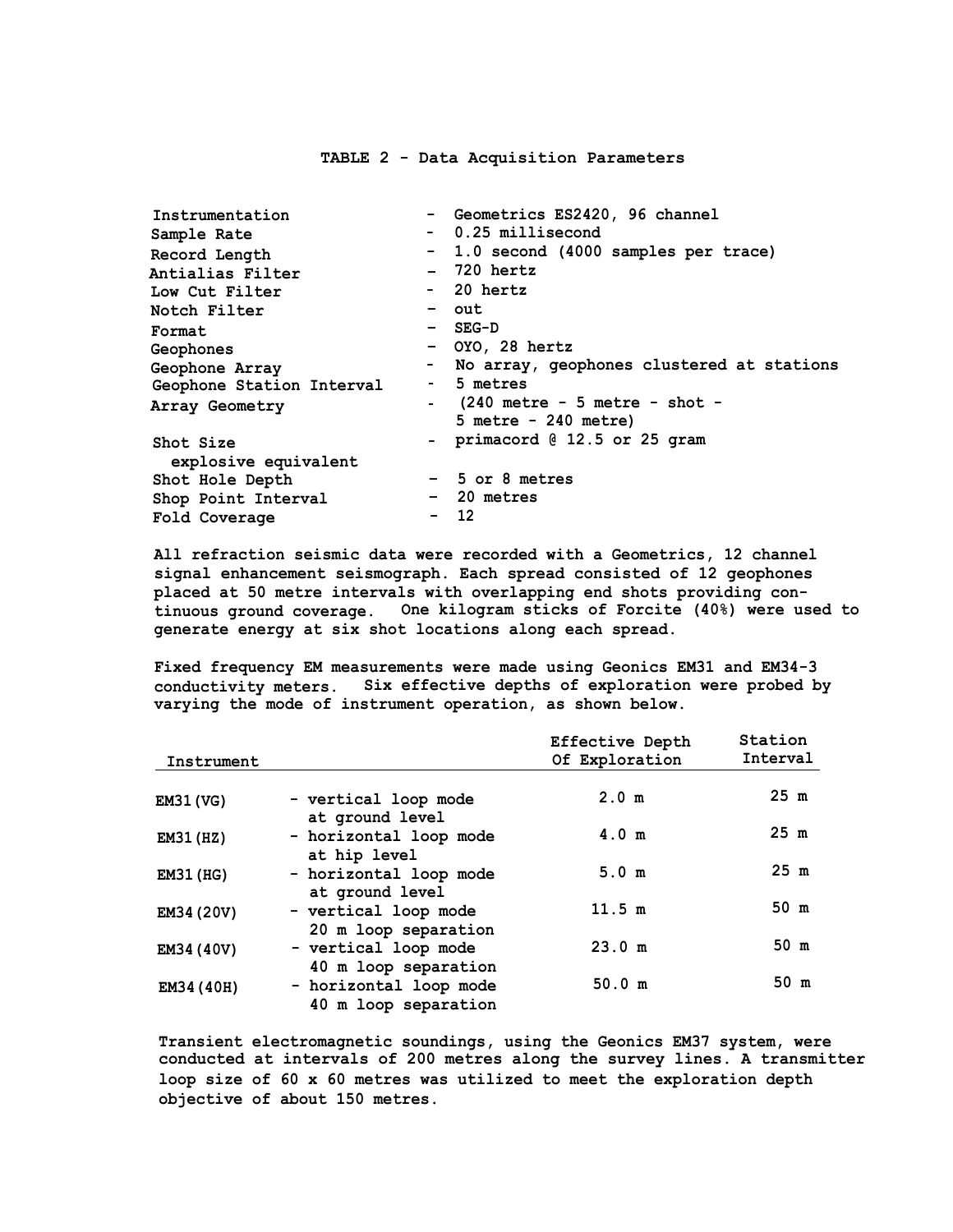### **OSLO CASE STUDY**

**Since oil sand mines, plant facilities and tailings pond structures are generally unforgiving in the design, accuracy and completeness of data is a must. Verification of the interpreted subsurface geology by core and auger drilling is a given. Geophysics is used to target drill hole locations and aid in the interpolation of the subsurface geology between drill holes. Costly drilling is augmented by less expensive geophysical data to provide a more complete picture of the subsurface.**

**In the shallow surface mineable oil sand areas, the use of reflection seismic methods is in its infancy. Geologists working in these areas have not, until recently, had the benefit of reflection seismic data to assist in interpretations and selection of drilling targets. For the most part, they have had to rely on the more conventional drilling. Geological sections were compiled based on a straight line interpolation of boundaries between drill holes, which can be shown is not always the case. From a technical perspective, geophysics has the benefit of continuous data along specific lines. When calibrated with drill hole data, geophysics adds a whole new dimension to geological interpretation.**

**To effectively accomplish the merging of geophysical and geological data, a team of geologists and geophysicists was assembled. This resulted in the preparation of cross-sections which incorporated both the geological and geophysical data. Inconsistencies and interpretation problems were dealt with and resolved by team members.**

**To illustrate the effectiveness of surface geophysical methods portions of two lines are presented. The location of these lines in relation to the proposed tailings pond site is shown in Figure 2.**

## **Line Al**

**The geological section for Line Al, compiled prior to the 1989 exploration program is shown in Figure 4. Figure 4 shows the paleotopography of the Devonian surface to be gently undulating, and the facies within the McMurray Formation appear fairly continuous and relatively flat lying. The reflection seismic section for Line Al presented in Figure 5, indicates significant additional structural features on this line. The geological section based on all drilling and geophysical data presented in Figure 6, indicates a major Devonian high between station 950 and 1500. It also appears that the continental sediments of the McMurray are absent above the Devonian high. There is evidence in the reflection seismic profile to suggest that there may be normal faulting associated with the Devonian high. There is no evidence however that this faulting has affected the upper Cretaceous sediments.**

**In the vicinity of stations 200 and 600, there appears to be evidence of collapse structures. At station 600, there is no expression of the**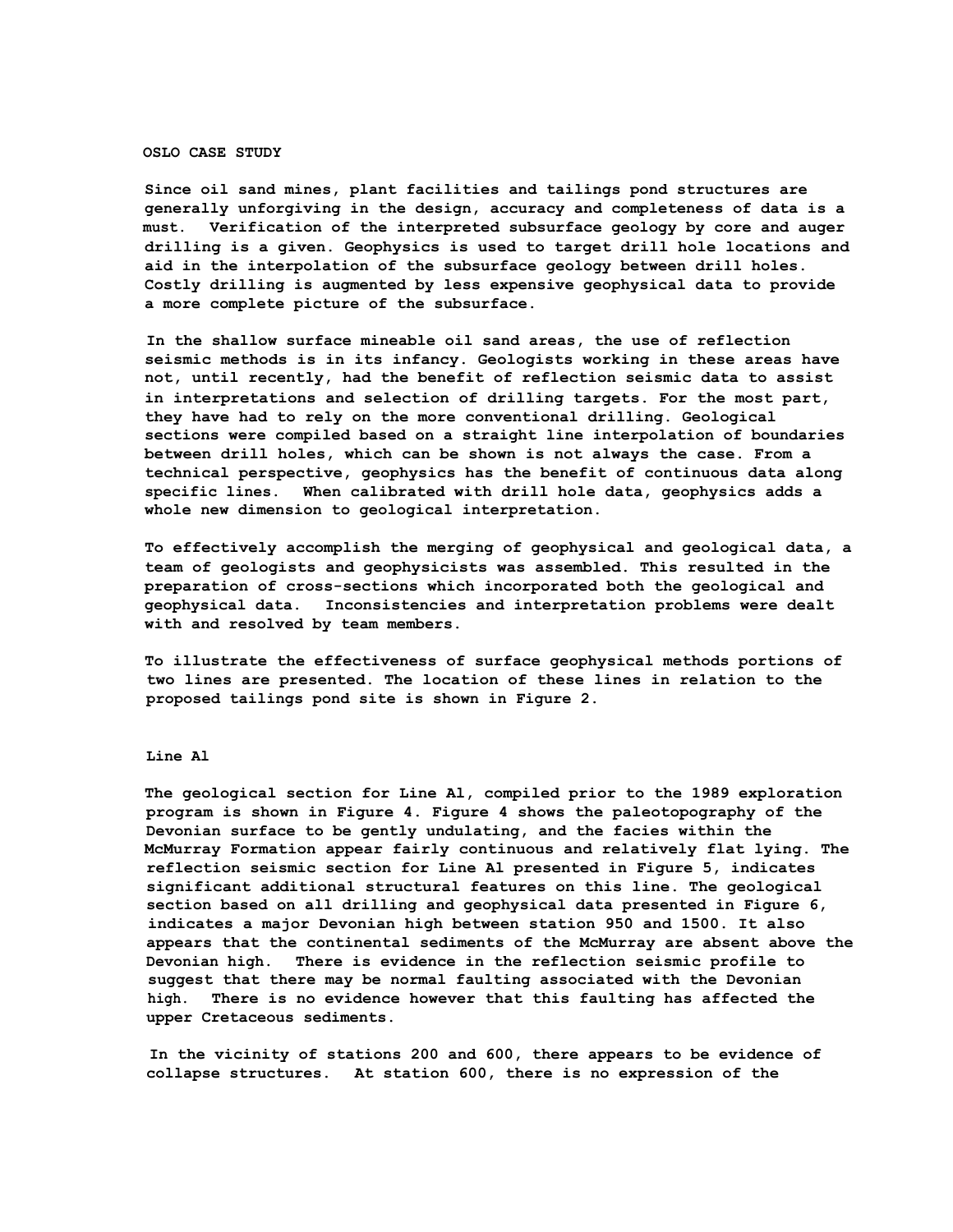

Figure 4 - Geologic Section (Pre 1989) - Line Al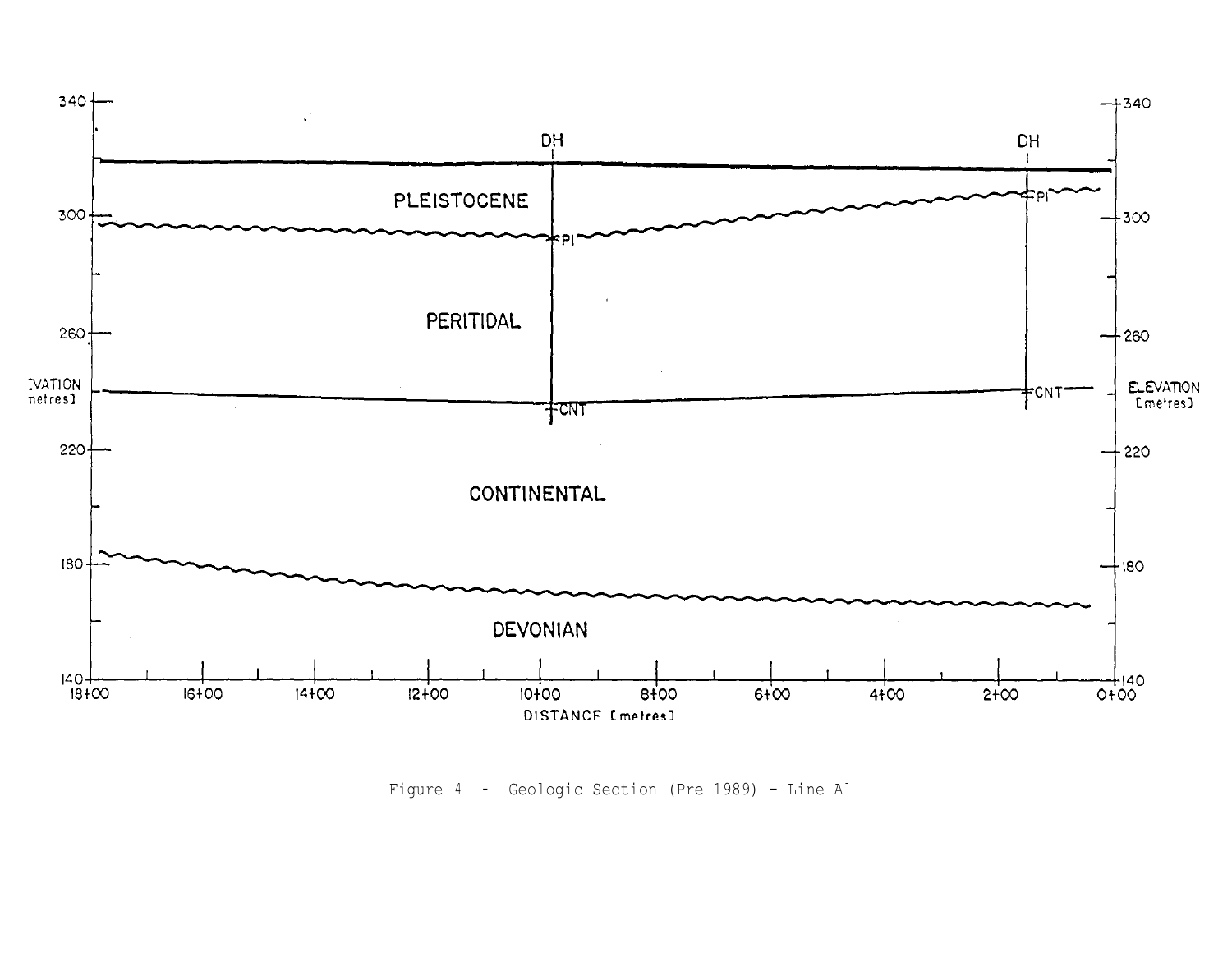

Figure 5 - Seismic Section - Line Al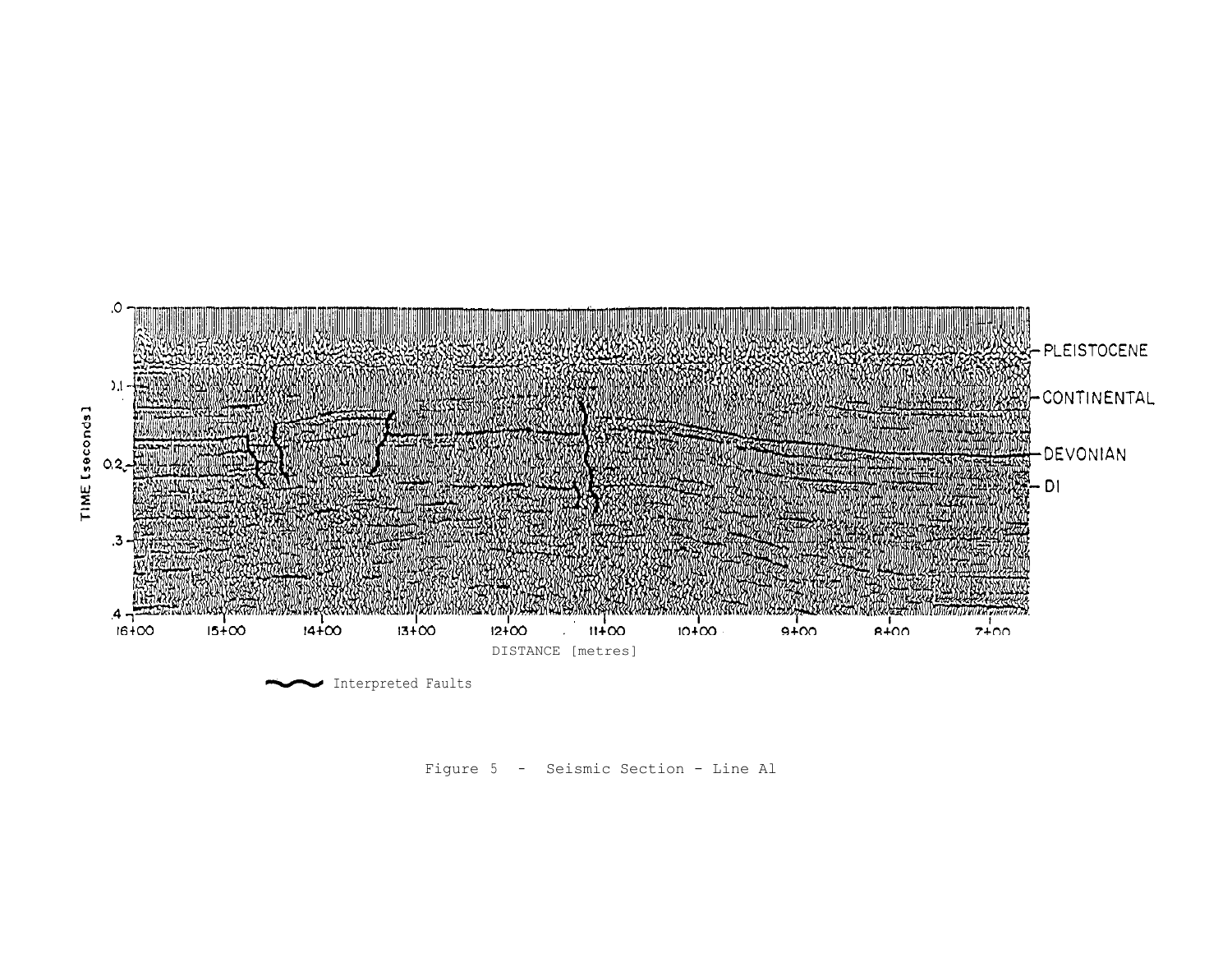

Figure 6 - Geologic Section (1989) - Line Al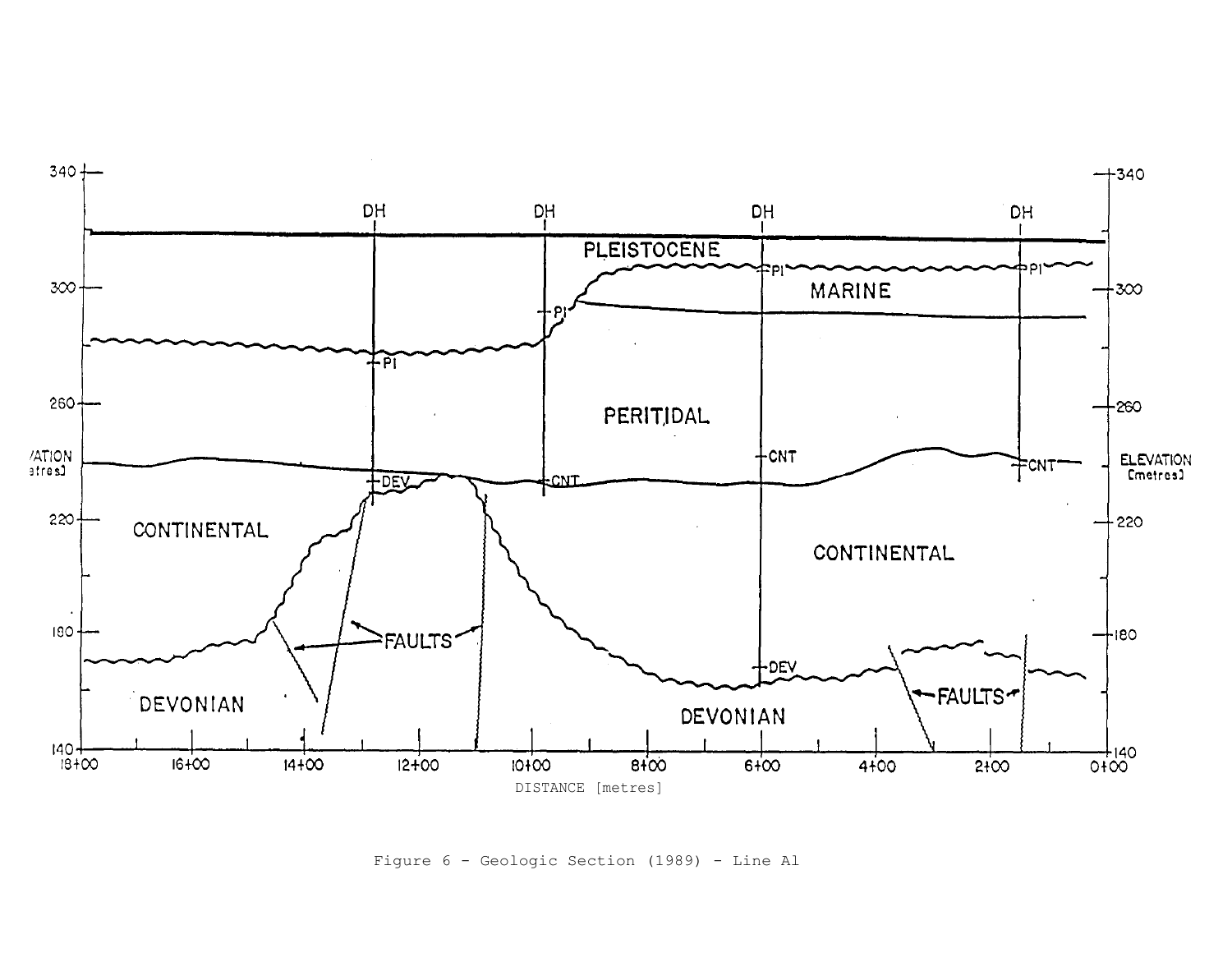**collapse structure above the Devonian reflector. A sagging of the sediments up to the top of the continental sediments exists above the possible collapse structures at station 200 suggesting a lack of activity on the structure since Early Cretaceous (120 my) time.**

**Other boundaries which have been mapped using geophysical methods include the top of Cretaceous, rich versus lean oil sands in the peritidal sediments and stratigraphy within the continental sediments. A drill hole was located on the Devonian high during the 1989 exploration program confirming the geophysical interpretation. The combination of drilling and surface geophysics has enabled the explorationist to better target drilling locations and better interpolate between drill holes.**

## **Line A2**

**Line A2 is an extension of Line Al (Figure 2). The geological section compiled prior to the 1989 exploration program for Line A2 is shown in Figure 7. The geologic section shows a flat lying Devonian. The Cretaceous sediments are also flat lying. A Pleistocene channel is located to the east of station 3000.**

**The reflection seismic section for Line A2 is presented in Figure 8. The section confirms the initial geologic section indicating a relatively homogenous section. The geologic section incorporating all of the drilling and geophysical data is presented in Figure 9. There is virtually no major differences between this section and the initial geologic section.**

#### **Line B**

**The pre-1989 geologic section for Line B is shown in Figure 10. The Devonian surface shows a gradual decrease in elevation from east to west along the line. The Pleistocene sediments are thinnest in the central portion of the line and show a slight thickening to the west and east along the line.**

**The reflection seismic section for Line B is shown in Figure 11. The section shows that there is a major Devonian high along the central portion of the line which may be associated with normal faulting. The interpreted geophysical data indicates that to the east of the Devonian high, the elevation of the Devonian surface is approximately 15 to 20 metres higher than to the west of the high. It should be noted that the thickness of the Devonian sediments above a relatively continuous reflector within the Devonian remains constant to both the east and west of the Devonian high.**

**The continental sediments are present over the entire line length. Very steep dips are associated with the continental sediments on the west flank of the Devonian high.**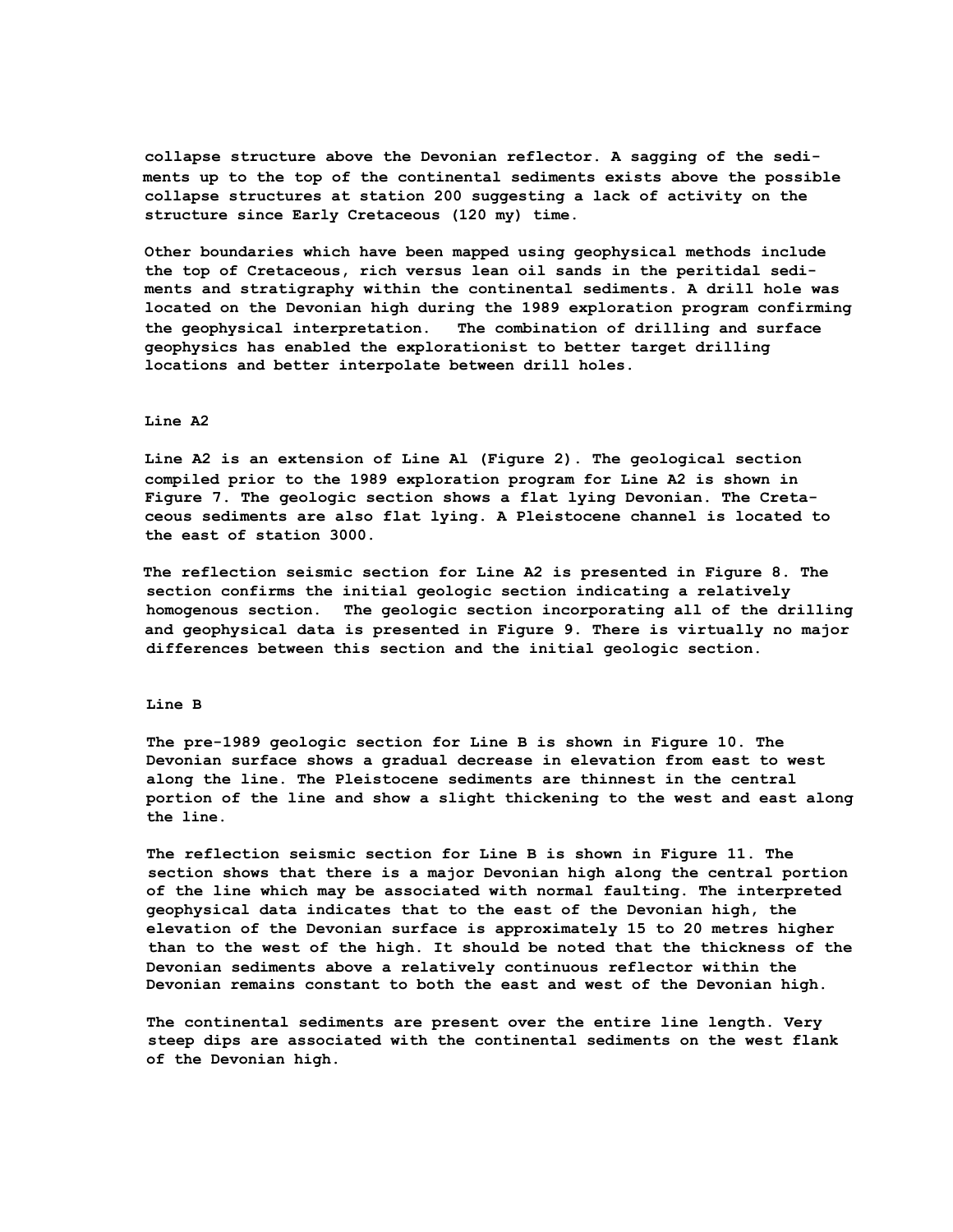

Figure 7 - Geologic Section (Pre 1989) - Line A2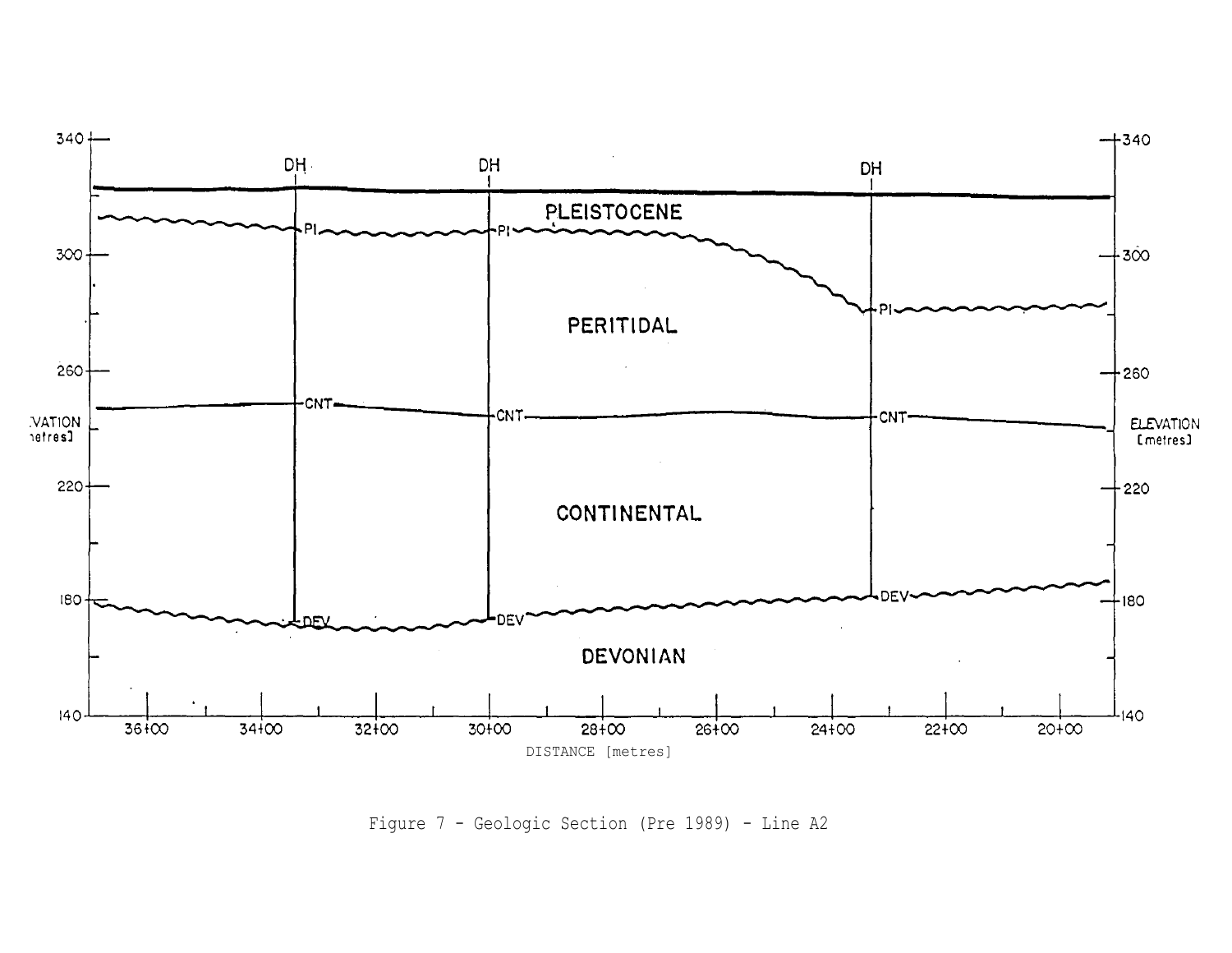

Figure 9 - Geologic Section (1989) - Line A2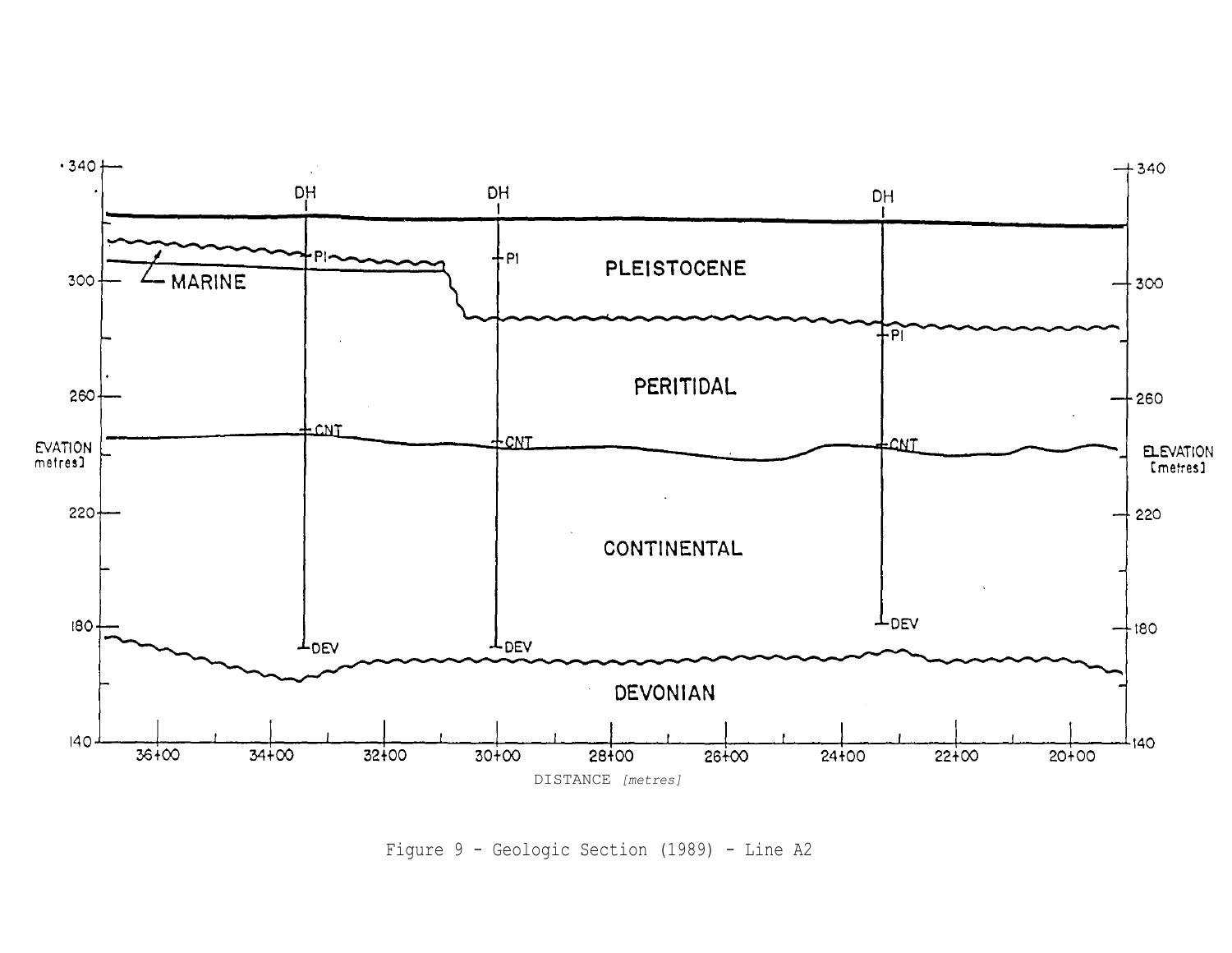![](_page_17_Figure_0.jpeg)

Figure 10 - Geologic Section (Pre 1989) - Line B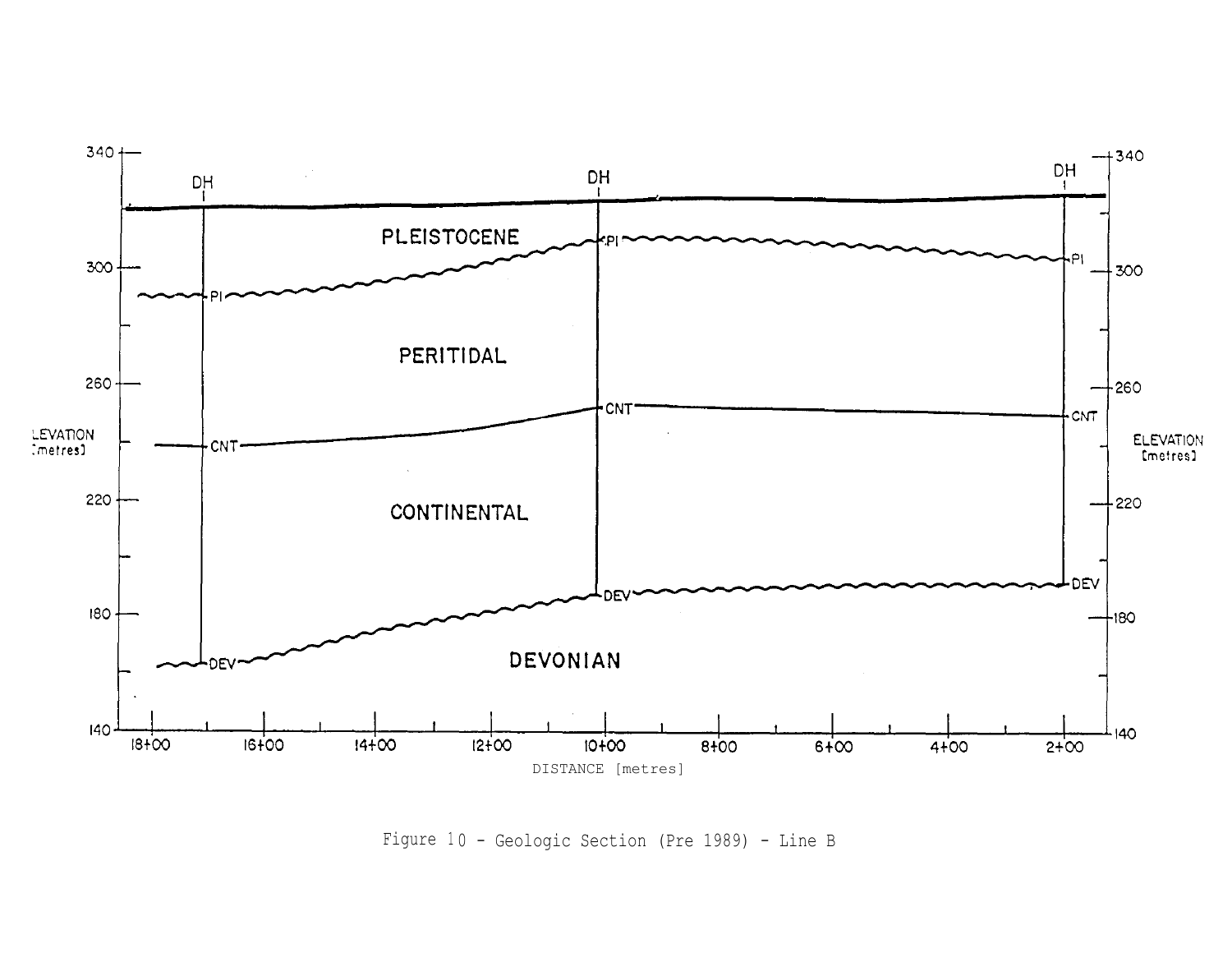![](_page_18_Figure_0.jpeg)

Figure 11 - Seismic Section - Line B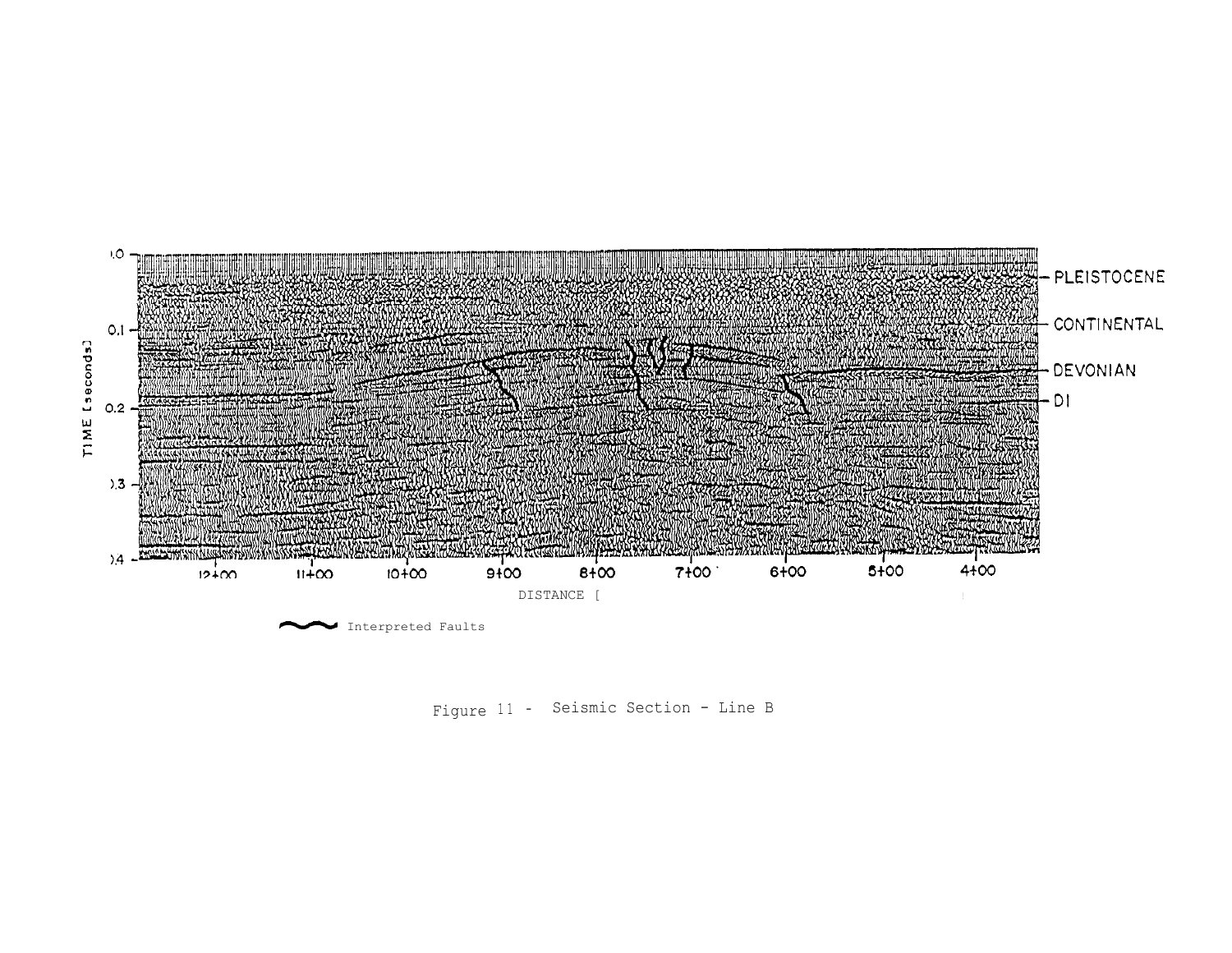![](_page_19_Figure_0.jpeg)

Figure 12 - Geologic Section (1989) - Line B